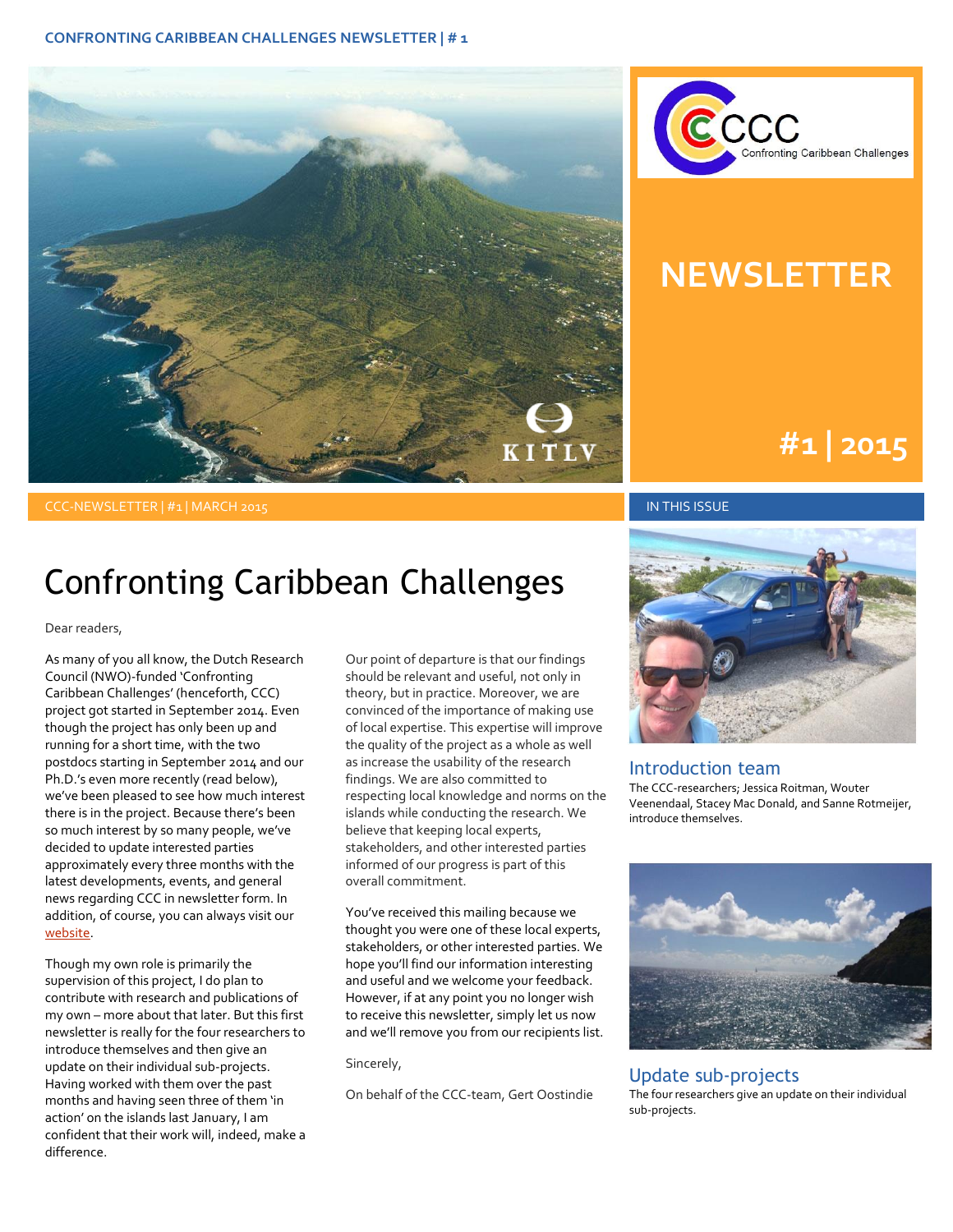# Introduction Jessica Roitman



Jessica Vance Roitman is a postdoctoral researcher at KITLV working as part of the NWO-funded research project 'Confronting Caribbean Challenges'. She researches the social history of the Dutch Leeward (confusingly known as 'Bovenwinden' in Dutch) islands of St. Maarten, St. Eustatius, and Saba in the 19<sup>th</sup> and 20<sup>th</sup> centuries. Her focus is on the intersection of migration, governance, and the formation of identities on these islands. The project will also tie into larger discussions about (intra) Caribbean migrations, hybridity, and the disjuncture between sovereignty and identities.

Jessica received her Ph.D. in 2009 from the University of Leiden's Institute of History. She has been a fellow at the Katz Center for Advanced Judaic Studies at the University of Pennsylvania and the recipient of a Dutch Research Council (NWO)-funded Rubicon post-doctoral fellowship at Birkbeck College, University of London. She has published on diverse topics including inter-cultural trade, networks and network failure, comparative migration histories, the construction of identities and ethnicities, trans-nationality, conflict resolution, cross-cultural encounters, the dynamics of colonial law-making, and the history of Dutch colonies in the Atlantic. Jessica also lectures at the University of Leiden's History Institute.





## Update project

I began my project by working intensively in the National Archives of the Netherlands in The Hague, which houses much of the documentation relating to the Dutch Leeward islands until 1849. My focus when examining these records has been to uncover, in as much as possible, the lived experiences of the islanders, enslaved and free, black and white, Dutch and non-Dutch.

In January and February 2015, I visited Curaçao, St. Maarten, Saba, and St. Eustatius to do research (and made a day trip to Bonaire to see what Wouter, Jannine, and Stacey were up to). I spent two weeks at the National Archive of Curaçao, which houses many of the records for the 'Bovenwinden' islands from 1850 onwards. One of the goals of my trip was not only to delve into the archival collections in Curaçao, but also to see what other records might be extant on the 'Bovenwinden' islands themselves. This initial visit has shown that there are important documents – documents in desperate need of conservation – on the 'Bovenwinden' islands. Furthermore, there are likely far more materials to be uncovered outside the inventoried collections on Curaçao. Another goal of the trip was to make contact with local experts in the history of the 'Bovenwinden' islands, and I met with many people who were generous in sharing their insights and expertise. In the coming months, I will write articles on slavery and emancipation on the 'Bovenwinden' islands as well as on the emergence of oligarchies (with Wouter).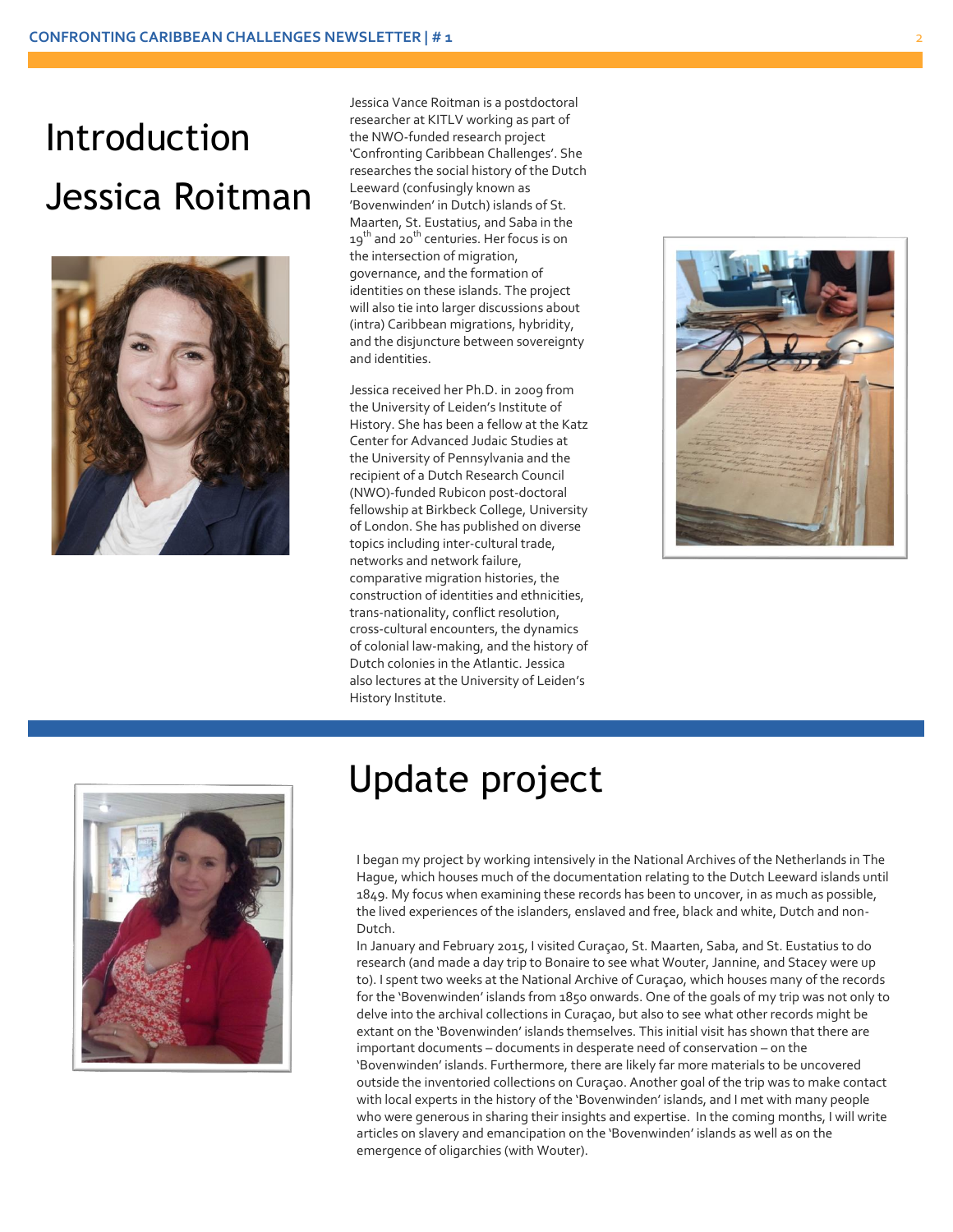Wouter Veenendaal is a postdoctoral researcher at KITLV working as part of the NWO-funded research project 'Confronting Caribbean Challenges'. His research focuses on the impact of the new municipal status of the smallest Dutch Caribbean islands on the opinions and behavior of local citizens, civil servants, and politicians. The project also draws comparisons with the larger Dutch Caribbean islands and other nonsovereign island jurisdictions in the Caribbean and elsewhere.

Wouter obtained his PhD at the Institute of Political Science of Leiden University in 2013, on the basis of a dissertation in which he examined the influence of a small population size on political and democratic development. His Ph.D. dissertation won the 2014 annual thesis prize of the Dutch Political Science Association (*Jaarprijs Politicologie*). While doing research for his Ph.D., Veenendaal conducted fieldwork in four microstates around the world: San Marino (Europe), St. Kitts and Nevis (Caribbean), Seychelles (Africa), and Palau (Pacific).

#### Introduction Wouter Veenendaal

In January 2014 he conducted fieldwork in the Principality of Liechtenstein as a visiting researcher at the *Liechtenstein Institute.*

Wouter's research and publications have focused on politics and democracy in small (island) states, and he has published on political representation, political competition, foreign policy, and institutional legitimacy in small jurisdictions. His research has been sponsored through grants of the Netherlands Institute of Government (NIG) and the Leiden University Fund (LUF). Wouter's articles have been published in high-ranking international refereed journals such as *Comparative Politics*, *Democratization, Foreign Policy Analysis, the Journal of Democracy,* and *Party Politics*.



#### Update Project

In January and February 2015, Jannine and I visited five islands in order to conduct a pre-test of the questionnaire. On each island between 10 and 15 respondents were interviewed in three different languages (Papiamentu, English, and Dutch), and we established contact with local statistics offices and educational institutions, with the purpose of training local students to act as interviewers. The pre-test results have been extremely helpful in lending insight into people's responses to the various questions, their use of the answer categories, and the trickier cultural and sociological aspects of conducting survey research on the islands. In the coming months we will improve the question list, and we will plan the organization of the survey itself in greater detail.





From September onwards, I have primarily focused on the organization and planning of an opinion survey on the six Dutch Caribbean islands. An Advisory Council (*Raad van Advies*) was established in order to acquire advice on methodological matters pertaining to the survey, and cooperation was set up wit[h Jannine van de Maat,](http://www.fsw.leidenuniv.nl/politicologie/organisatie/medewerkers/maat.html) a PhD student at Leiden University with a great deal of expertise in survey research. In December 2014, a draft list of questions for the survey was established, based partially on the comments and suggestions of local researchers on the six islands.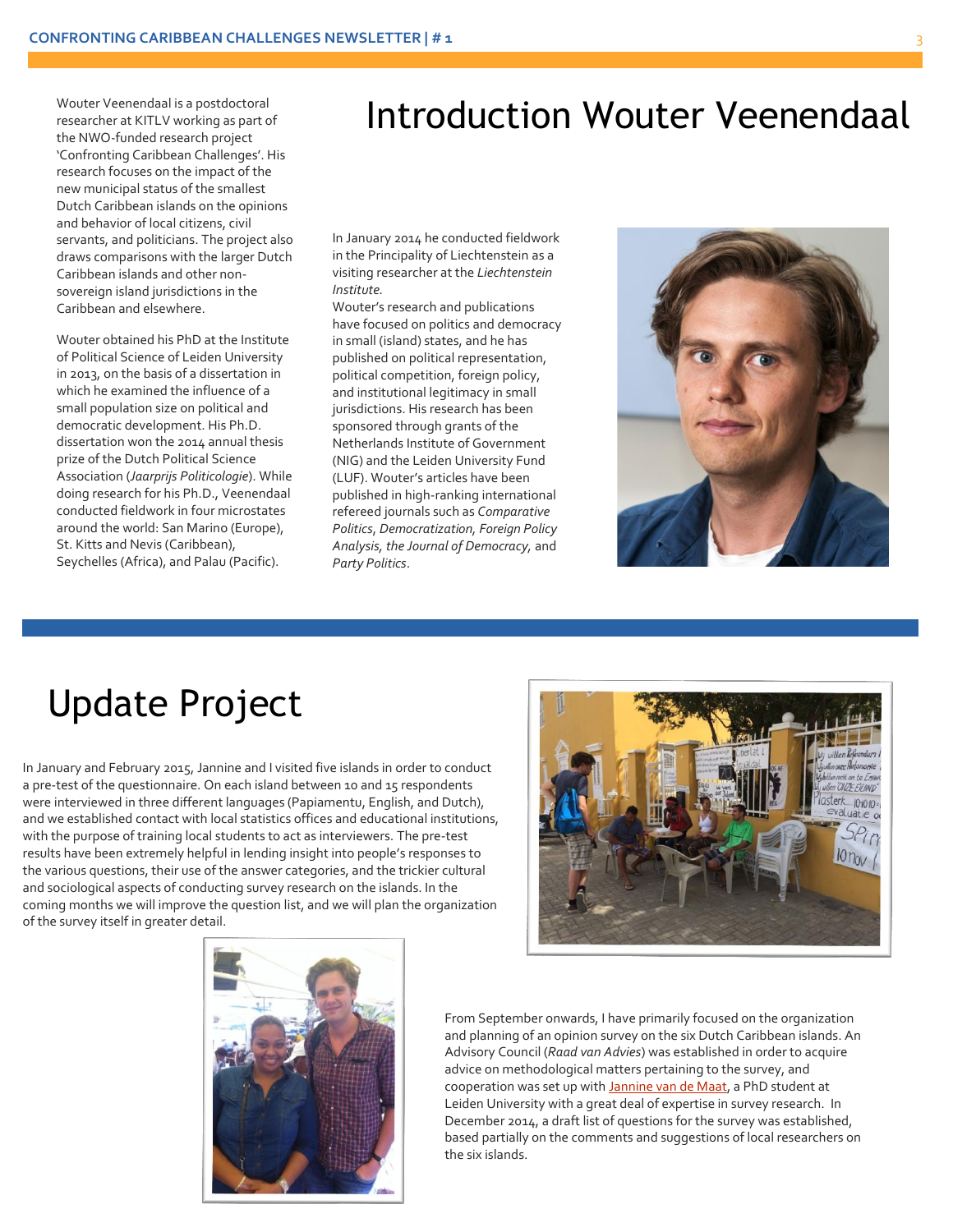#### Introduction Stacey Mac Donald



Stacey joined the CCC-team in January of this year. Her project focuses on the challenges of cultural heritage and nature conservation in the Dutch Caribbean municipalities.

Born and raised on Curaçao, with Surinamese/Aruban parents, Stacey moved to the Netherlands at the age of 17 to continue her studies. Stacey received her bachelor degree in Child and Family Studies (2009) and her master's degree in Social and Organizational Psychology (2012), both at the University of Leiden. For her master's thesis, she focused on Environmental Psychology and did extensive research on Curaçao on the impact of social norms on littering behavior.

For her PhD project within the CCC-project, Stacey is interested in uncovering behavioral differences between/within the BES-islands when it comes to nature conservation and cultural heritage. By means of case studies centered on debates about, and policies for, cultural heritage and nature conservation, her project will answer questions about governance, history, heritage, environment, and identity on a micro-level, all of which impact the economic development of the islands.



# Update project

As the last member to join the CCC-team and with no time to waste, I hit the ground running on the 15th of January. Making good use of the fact that I was still living on Curaçao, I joined Wouter and Jannine on their research trip to Bonaire. In addition to assisting Wouter with his survey pre-test, I used my time on Bonaire to get inspiration for my case studies.

We met Donkeys. Lots and lots of donkeys. Why are they relevant? The donkeys on Bonaire (and St. Eustatius) have been making headlines lately. Where did they come from, whose responsibility are they, who is taking care of them, and should they stay or should they go? The issue of the donkeys combines elements of nature conservation and cultural heritage and that means it is very possible I will be mentioning these funny creatures more often.



After settling-in in Leiden, I am currently occupied with a lot of reading. I'm eager to provide this project with "hard data" (as a psychologist, I'm in need of numbers!). Therefore, I'm currently trying to find a balance between creating a theoretical framework that both contributes significantly to the discipline of Social Psychology and adds to the interdisciplinary approach of CCC as a whole – and, as importantly, I hope to make a valuable societal contribution to the BES-islands. As part of my PhDproject, I will have a whole team of supervisors: apart from Gert Oostindie, this will be Professor of Anthropology Gerard Persoon and Social Psychologist Henk Staats, both of Leiden University.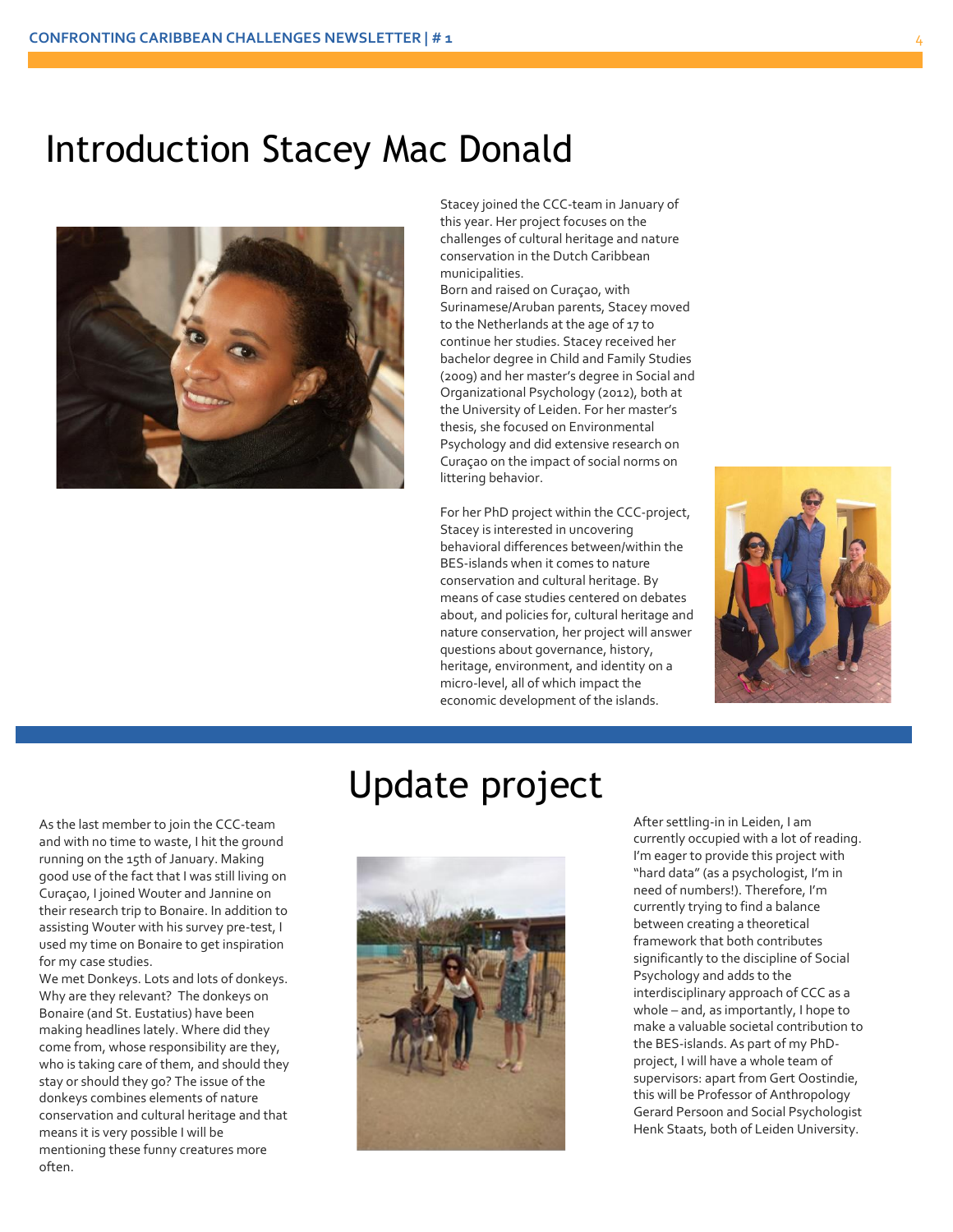Since December 2014 Sanne has worked as a PhD researcher on the research project 'Media in the Dutch Antilles: Identities, Politics, and Change,' which is part of the 'Confronting Caribbean Challenges: Hybrid Identities and Governance in Small-scale Island Jurisdictions' project. Her research focuses on how traditional and new 'Dutch' Caribbean media reflect and shape discourses of (trans)national identities in the context of nonsovereignty, migration and small-scale politics.

Sanne graduated *cum laude* in Humanistics at the University for Humanistic Studies, Utrecht. As a research intern at Kosmopolis Institute, she joined the Pluralism Knowledge Program working together with scholars, civil society and social activists from Indonesia, Uganda, India and the Netherlands on attaining in-depth knowledge on transformative spaces of inclusiveness and pluralism.

#### Introduction Sanne Rotmeijer

Sanne's research interests include cultural differences, postcolonial thought, migration, identity formation and politics, perception and mechanisms of representation through media. She explored this latter interest during her master's thesis research on processes of identification and differentiation in the conflict region of Jammu and Kashmir (India).

She has previous work experience in both public sector consultancy and in the academic world where she was a lecturer at the Faculty of Social Sciences, Erasmus University Rotterdam. Her Ph.D. project will be supervised by Gert Oostindie and Professor of Journalism and New Media, Jaap de Jong, both at Leiden University.



### Update Project

During my colleagues' research trip to the Caribbean in January 2015, I worked on mapping the expansive, multi-lingual 'Dutch' Caribbean media landscape and acquiring a better understanding of the sociopolitical, historical and cultural dynamics at play in the Caribbean (also se[e my blog](http://kitlv.nl/media-reflect-shape-blog-sanne-rotmeijer/) on the KITLV website).

So far, this has resulted in broader insights on the role of 'Dutch' Caribbean media in reflecting and shaping national debates on 'us' versus 'them', which have become more powerful in the lead up to, around and in the aftermath of the official dismantlement of the Netherlands Antilles on 10-10-10. Moreover, previous research shows that traditional 'Dutch' Caribbean media face political, economic and professional challenges related to 'small scale' on the different islands.





The emergence of new, digital media may meet some of these challenges by providing new spaces for bottom-up, peripheral voices and for younger generations and diaspora communities to participate in mediatized (trans)national identity constructions. The research will take both traditional and new media into account, as well as address the way these media deal (differently) with constraints related to 'small scale' and cope with ongoing migration to and from the region. In the coming period the research plan, including fieldwork on the islands, will be further elaborated.